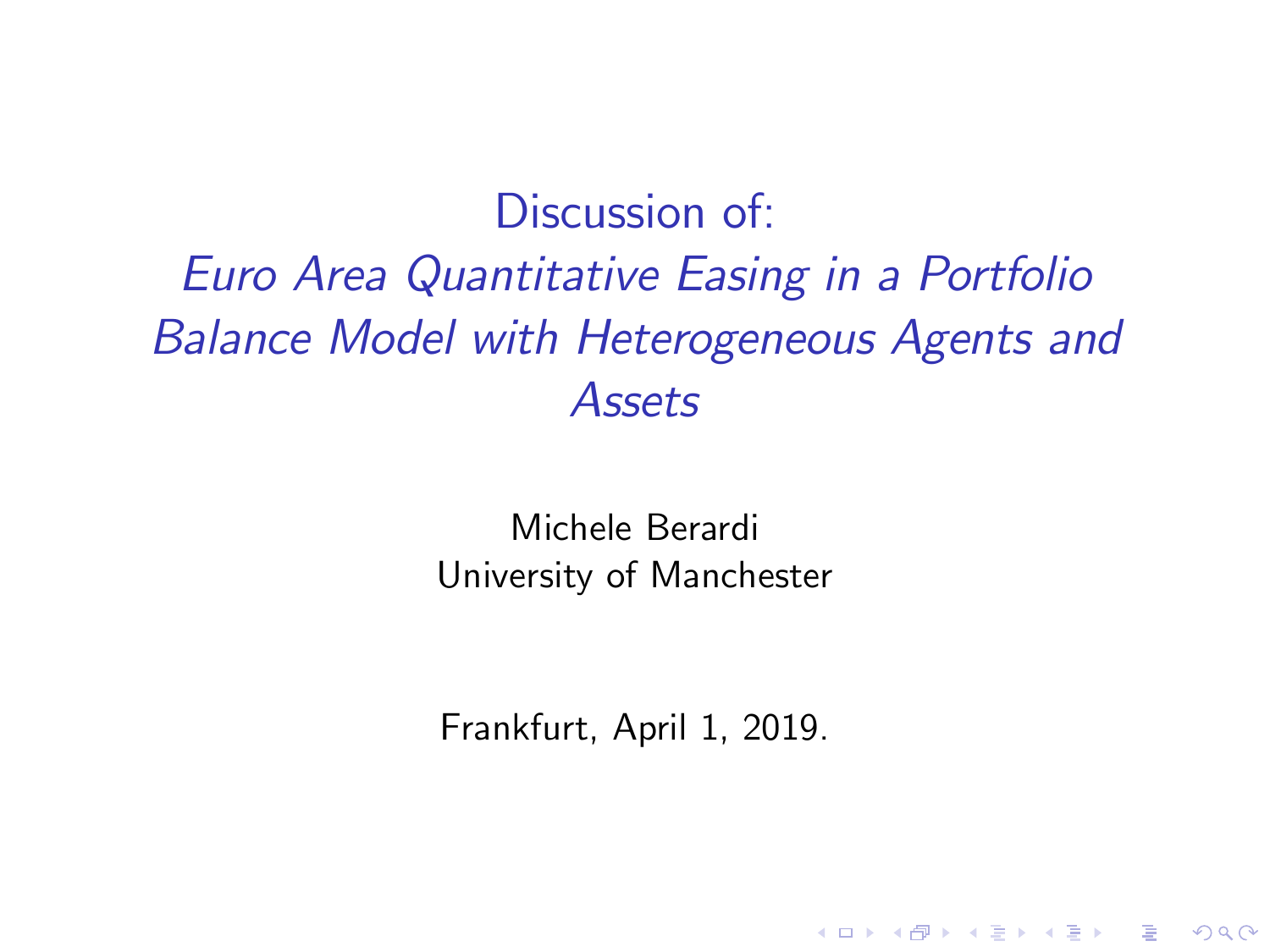### The question

- $\triangleright$  Develop a portfolio balance model to analyze the effect of ECB QE on financial assets returns.
- ▶ CB implemented QE at the ZLB with aim to impact on long-term rates.
- $\blacktriangleright$  Underlying transmission mechanism not clear.
- $\blacktriangleright$  This paper: quantitative assessment of portfolio balance channel.

**K ロ ▶ K @ ▶ K 할 X X 할 X → 할 X → 9 Q Q ^**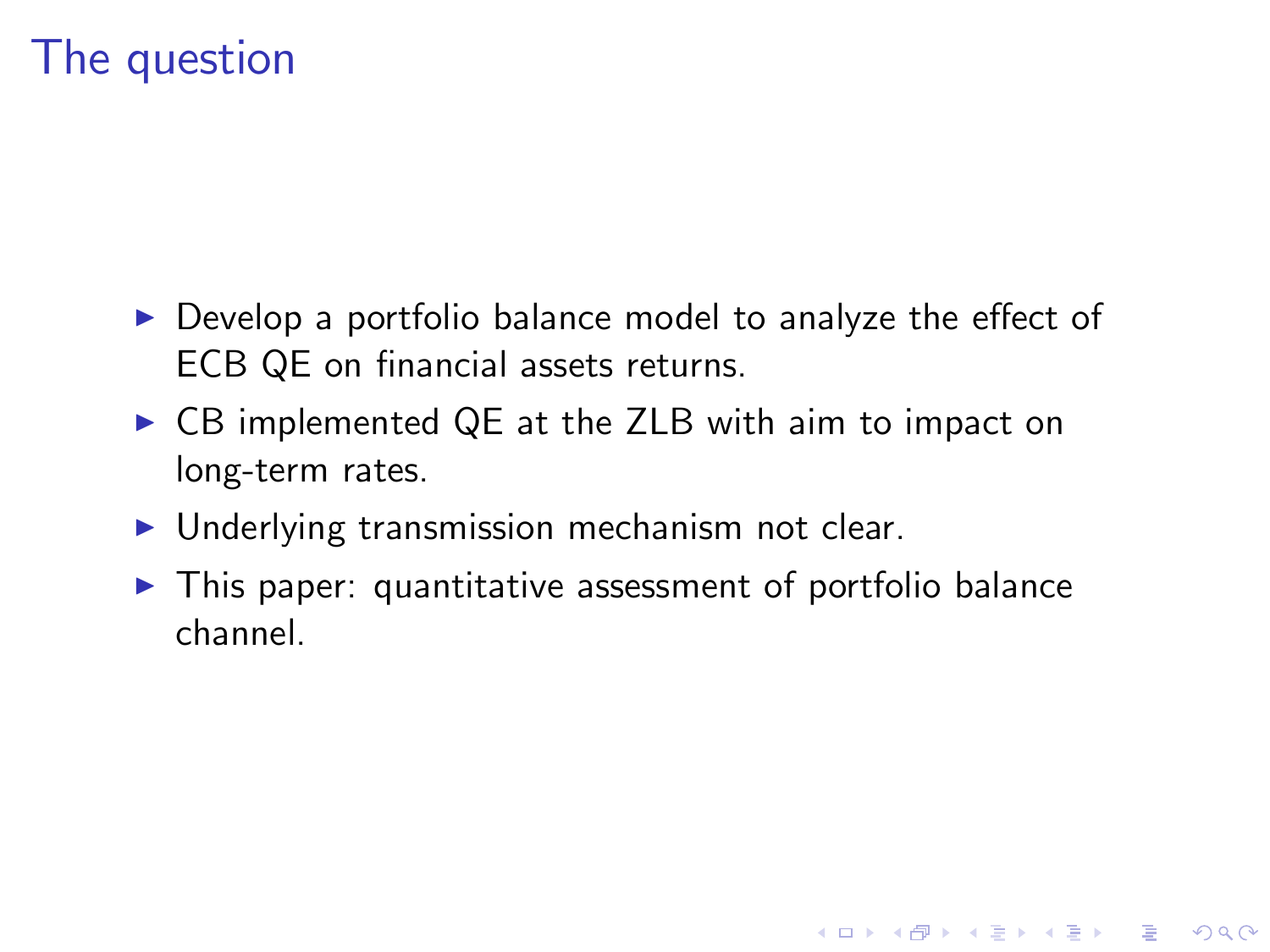## The framework  $(1/2)$

- $\triangleright$  Players: 2 domestic and 2 foreign investors (banks and funds); CB; underwriter agent.
- $\triangleright$  2 asset portfolios: equity, bonds; currency. Domestic and foreign.
- Investors' preferences are represented by asset specific (portfolios or currency) risk aversion parameters in mean variance optimization.
- $\triangleright$  CB implements monetary policy thorough demand for assets.
- $\triangleright$  Underwriter supplies all shares that have matured or defaulted (plus inventories?).
- ▶ Expectations: mixed. Naive (EMH-consistent) for asset prices; PPP-reverting for exchange rate; adaptive for covariance of returns.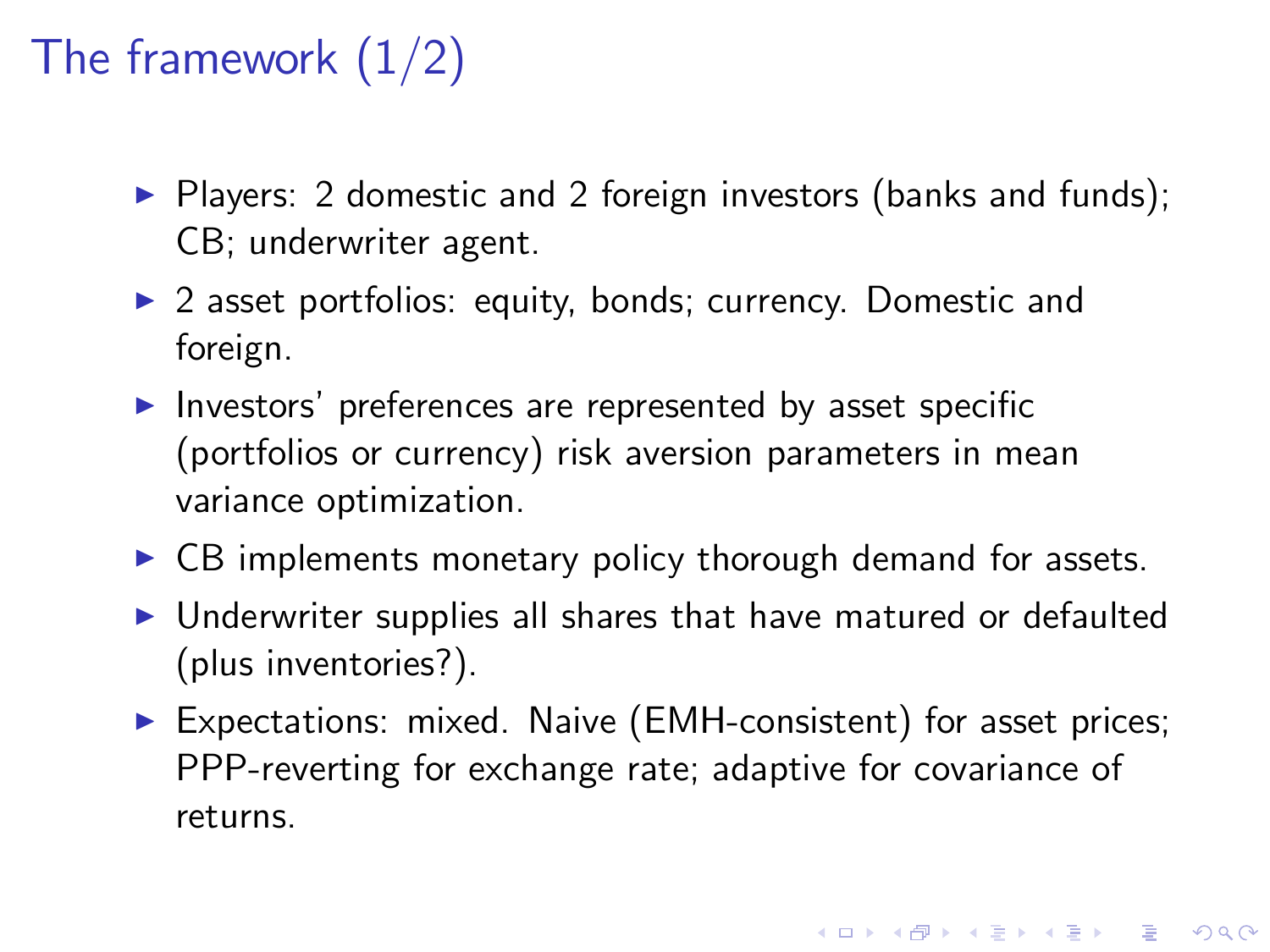## The framework (2/2)

- ▶ Model is calibrated to analyze ECB asset purchase program started in March 2015. Two regions: Eurozone and rest-of-the-world; two agents (banks and funds) per region. Two asset portfolios per region, representing bonds and equities.
- $\triangleright$  Model is solved numerically through an adaptive algorithm based on excess demands. Simulations run for 1000 periods (4 yrs) and averaged across 20 runs.

4 D > 4 P + 4 B + 4 B + B + 9 Q O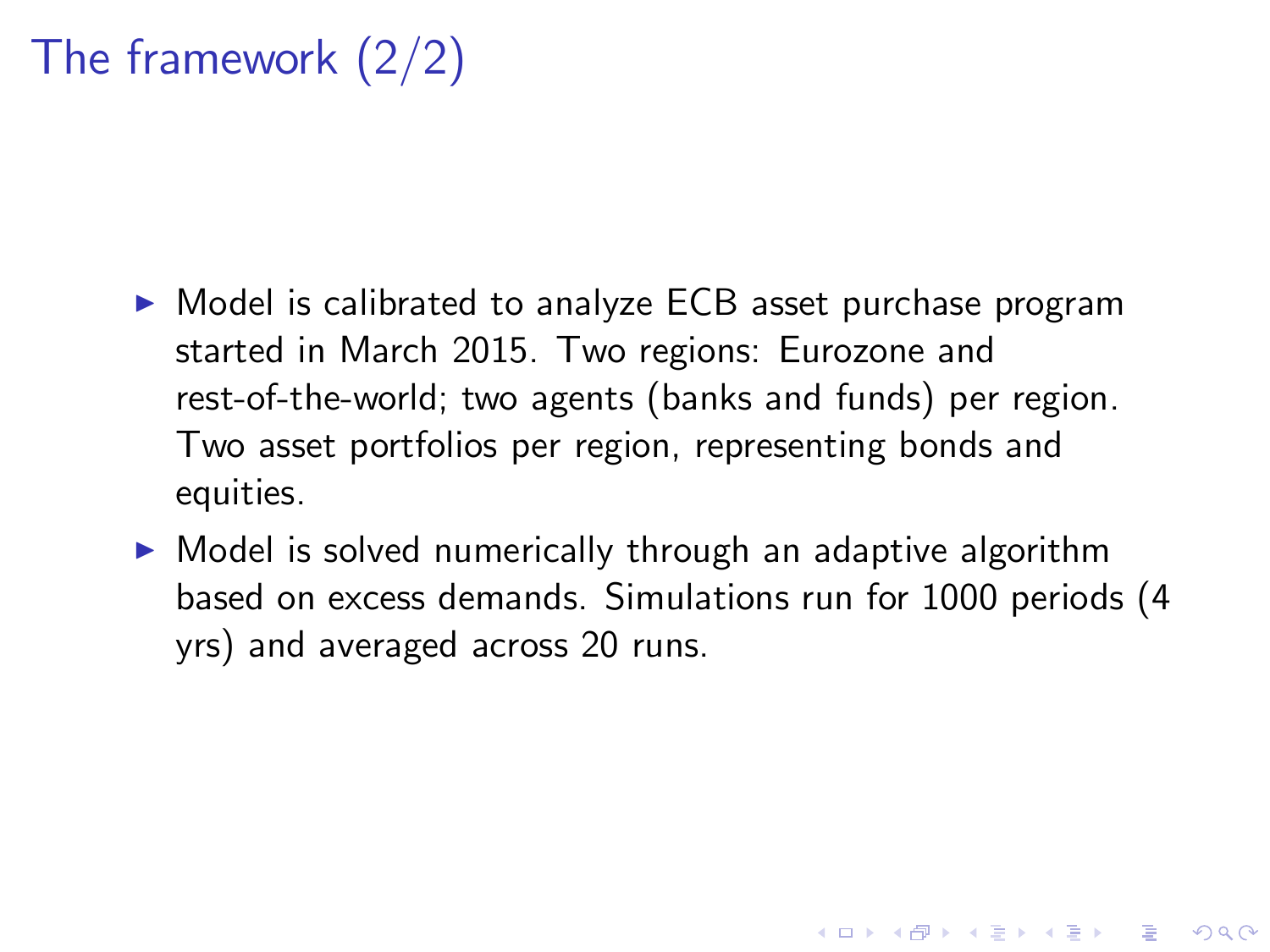#### Main results

- $\triangleright$  Effects of QE on returns highly significant but small. Yield on EZ bonds decreases by 0.6 bps for 100 bn EUR of EZ bonds purchases. Equity returns decrease by 1.96 bps.
- $\triangleright$  Biggest price impact of ECB QE is on EZ equity portfolio, with increase of 0.26% per 100 bn EUR of EZ bonds purchases.
- $\blacktriangleright$  EZ bond prices increase by 0.035% per 100 bn EZ bonds purchased.
- $\triangleright$  EUR predicted to depreciate by 0.0138% (but this depends crucially on calibration of expected convergence speed to PPP).

4 D > 4 P + 4 B + 4 B + B + 9 Q O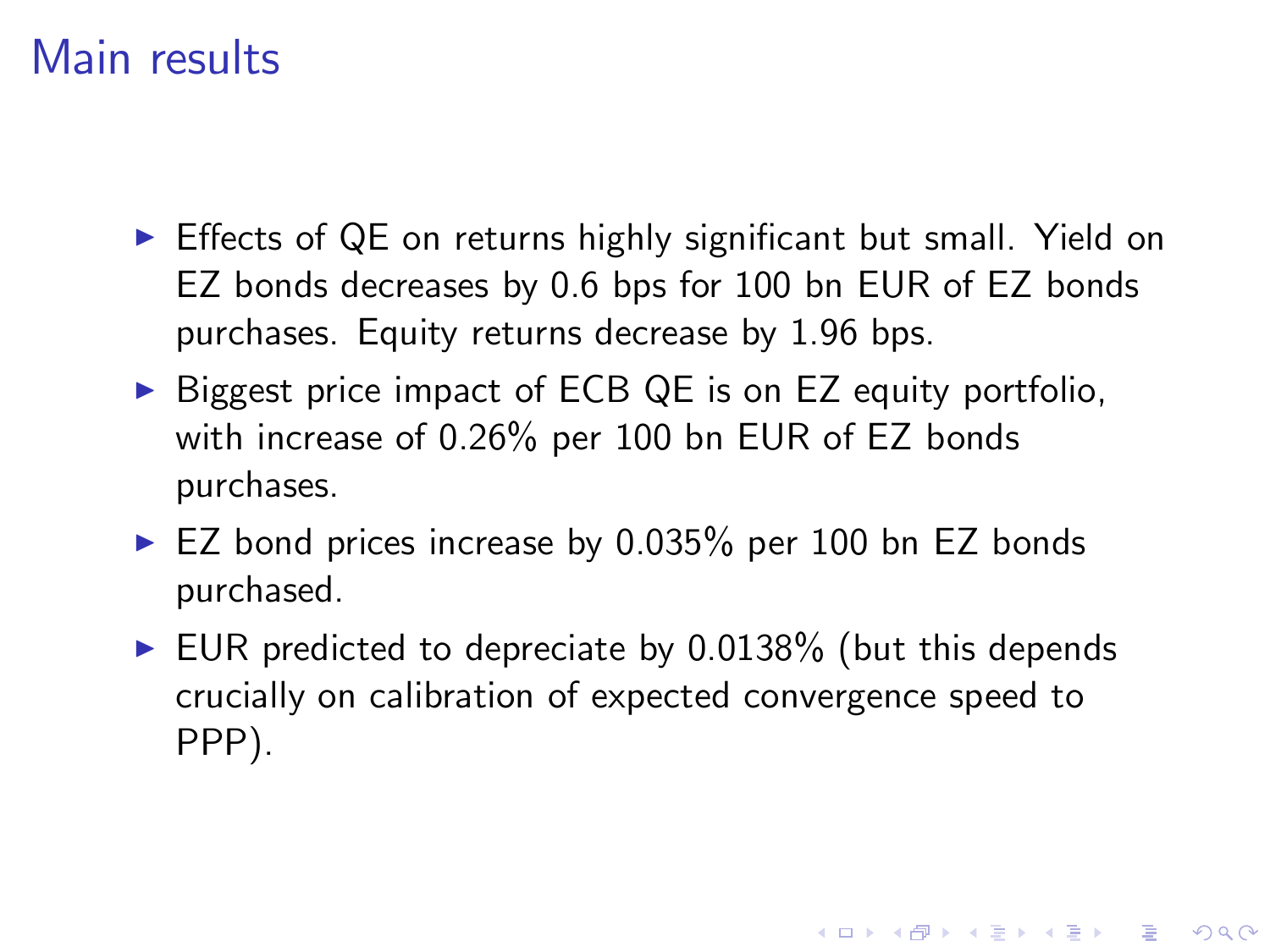# Comments (1/2)

- $\triangleright$  What is the driving mechanism behind the impact of ECB QE on returns?
- $\triangleright$  Why reduction in equity returns from QE on bonds? And with magnitude greater than reduction in bond returns.
- $\blacktriangleright$  I would like to see effects (direct and indirect, through substitution) spelled out more clearly. Authors should fully exploit the rich framework they have devised.
- $\triangleright$  QE effects on returns and prices (except from EZ bonds) differ substantially (even in sign) across simulations. Not clear why. Needs investigation.

**KORK (FRAGE) EL POLO**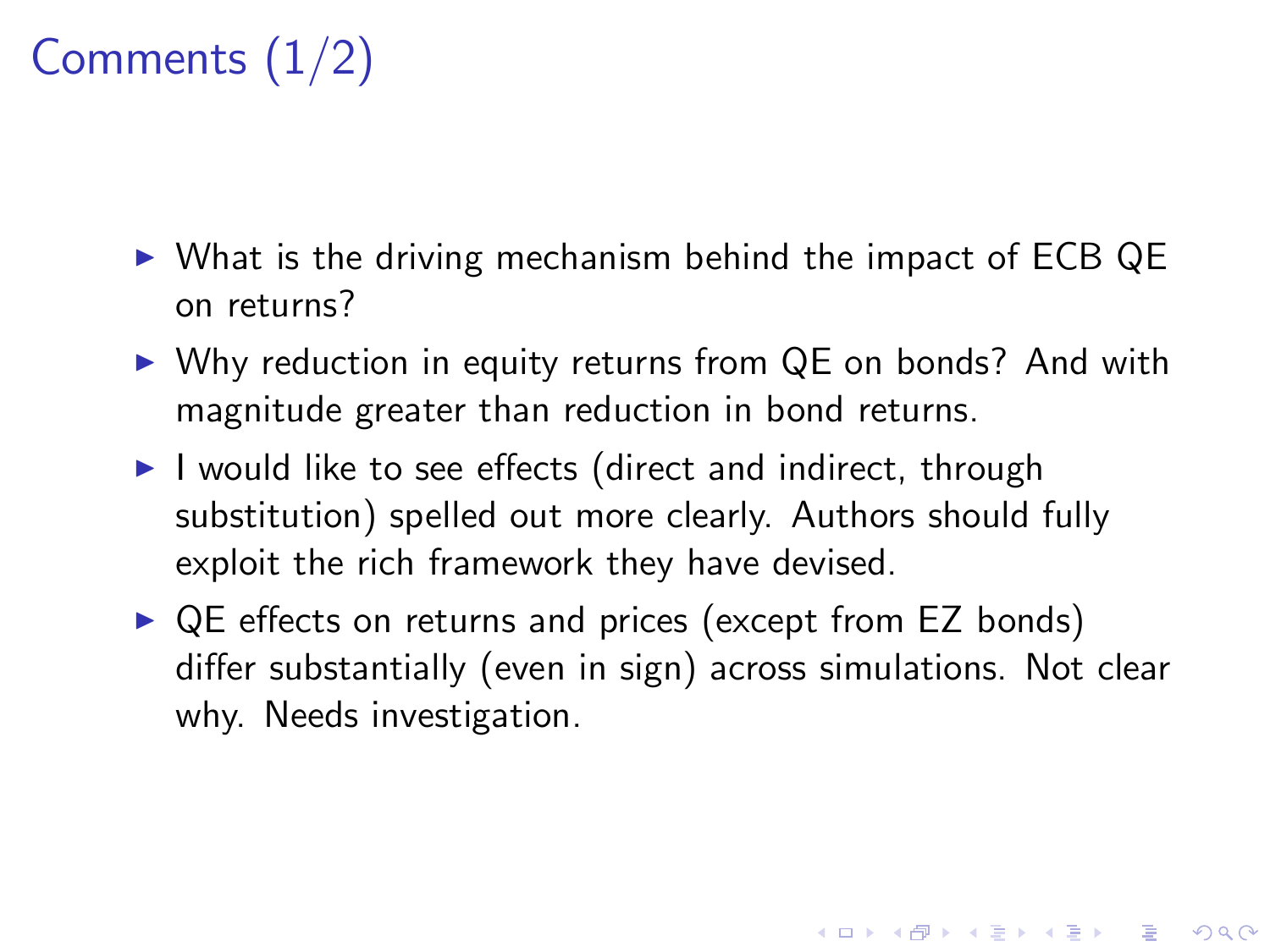# Comments (2/2)

- $\blacktriangleright$  Treatment of expectations: consistency?
- ▶ Example: Euro expected to appreciate after ECB QE because of reversal to PPP. Realistic?
- $\triangleright$  Calibration of risk aversion parameters seems suspicious: see Table 3. Bonds: [23:1318]; equity: [16:719]; currency: [80-19,871]. Needs further attention.
- $\triangleright$  More in general: what does an asset specific risk aversion coefficient represent?
- $\triangleright$  What is the "inventory" of the underwriter (i.e., what are its outstanding shares)? More in general, what is its role? Keep supply constant?

4 D > 4 P + 4 B + 4 B + B + 9 Q O